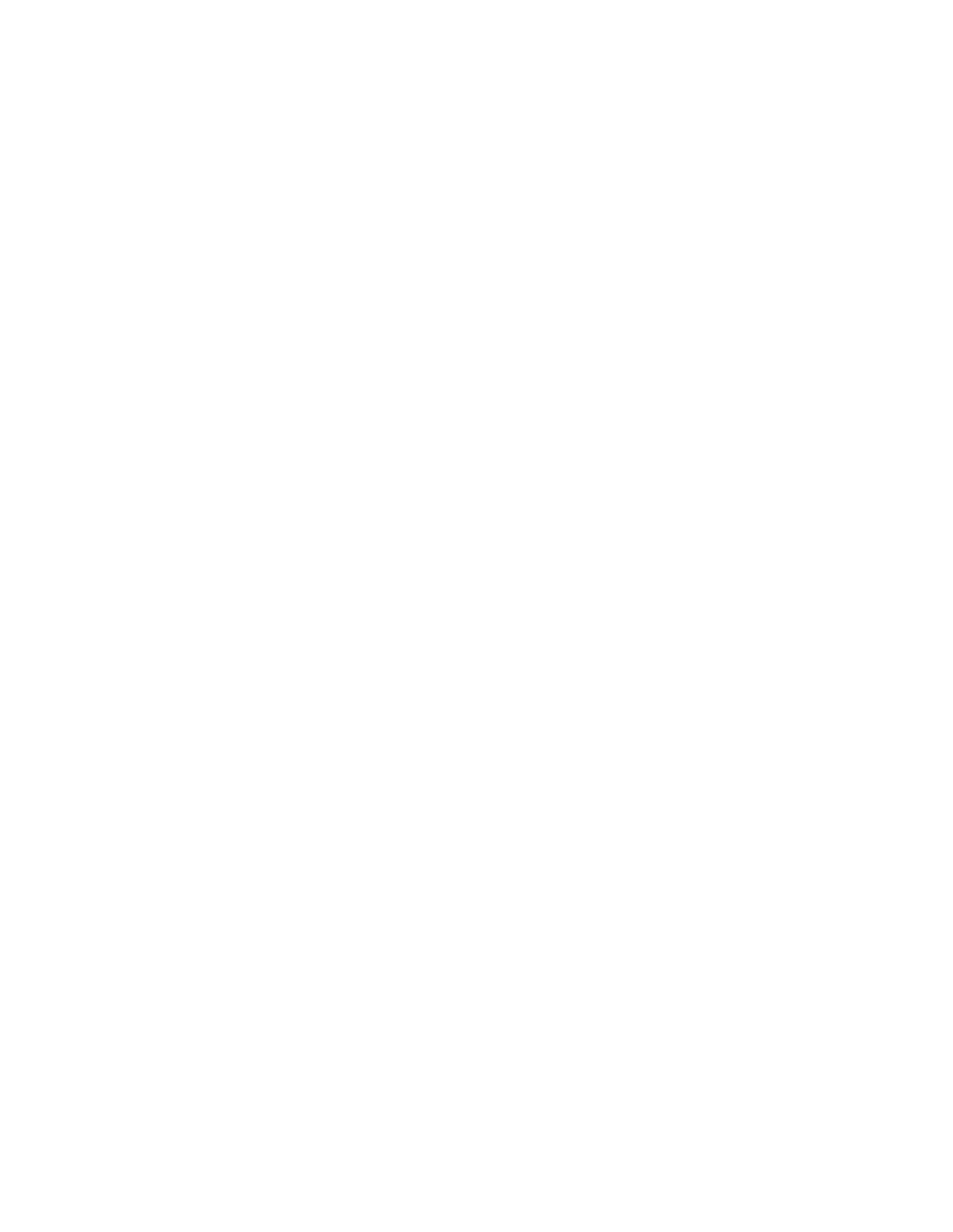# **DESCRIPTION AND DUTIES OF EACH BOARD/COMMISSION IS LISTED BELOW:**

\*\*Additional information can be found on the website:<https://cityofottawa.org/boards-commissions/> and Municipal Code: [https://library.municode.com/il/ottawa/codes/code\\_of\\_ordinances](https://library.municode.com/il/ottawa/codes/code_of_ordinances)

## **Board of Fire and Police Commissioner**

The rule-making authority of the board of fire and police commissioners of the city shall include the power to make rules pertaining to the following subjects:

- 1. The conduct of examinations for the original appointment of police officers and firefighters.
- 2. The conduct of examinations for promotions.
- 3. The conduct of hearings on charges brought against members of the fire and police departments.
- 4. The operation of the fire and police departments.
- 5. Any other aspect of the operations of the board or the fire and police departments authority by statue.

# **Civil Service Commission**

The Civil Service Commission shall elect the necessary officers and make the rules to carry out the purpose of the statutes and for appointments and removals in accordance with its provisions and shall have and exercise all the powers and perform all the duties and obligations conferred or imposed on the commission by statue.

# **Electrical Commission**

The electrical commission shall recommend

- 1. Safe and practical standards and specifications for the installation and use of electrical equipment designed to meet the necessities and conditions that prevail in the city.
- 2. Reasonable rules and regulations governing the issuance of permits by the electrical inspection department.
- 3. Reasonable fees to be paid for the inspection by the inspection department of all electrical equipment installed or altered within the city.
- 4. Applicants for licensing who have satisfactorily demonstrated by written examination adequate knowledge and experience to perform electrical work.
- 5. The questions to be used in the electrical exam and established rules governing the conduct of the examination process.

### **Fire Pension Board**

Fire Pension Board is created and maintained pursuant to State of Illinois statute 40 ILCS 5/Art

### **Flood Commission**

The purpose of the flood plain management commission shall be to recommend mitigation measures and develop a flood response plan to coordinate emergency measures for predicted floods and actual flood events. The flood plain management commission shall implement guidelines from Federal Emergency Management Agency, Illinois Department of Natural Resources, and the Illinois Office of Water Resources, so that the City of Ottawa will receive a more favorable rating from the community rating system and thereby reduce flood insurance premiums for all citizens of Ottawa.

# **Historic Preservation Commission**

The duties of the commission shall be as follows:

- 1. To collect and organize information suitable for use in planning, review, decision-making and public information programs.
- 2. To recommend to the city council the adoption of ordinances designating areas, places, buildings, structures, or other objects, including city-owned property, having significant historical, architectural, or aesthetic features as city historic districts or landmarks, if they qualify as defined.
- 3. To involve departments of city government and interested members of the community as much as possible in its work, and to encourage complementary activity with other agencies and organizations.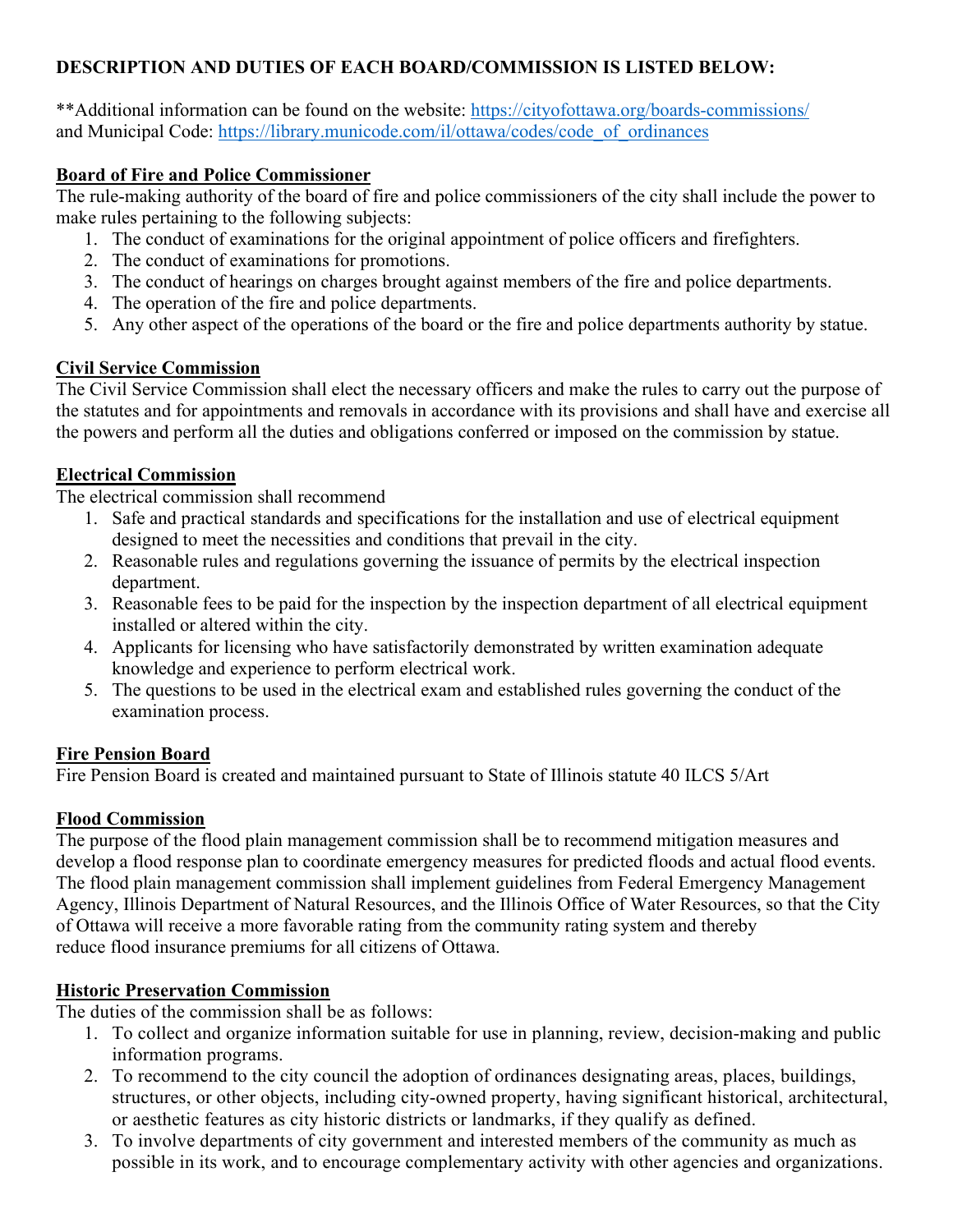- 4. To carry out a public information program, including the preparation of appropriate exhibits and publications.
- 5. To recommend to the city council any additional measures to protect those portions of the city that have significant historical, architectural, or aesthetic features.
- 6. To hold a public hearing in designating any area, building, or structure, or any other object, as a city historic district or landmark.
- 7. To develop specific design guidelines for the alteration, construction, or removal of landmarks or property and structures within historic districts.
- 8. To retain, upon approval by the city council, such specialists as may be required from time to time.
- 9. To provide technical assistance to the owners of designated landmarks or structures within historic districts.
- 10. To recommend the city's acquisition by donation, purchase or eminent domain of a fee or lesser interest in designated landmarks and structures within historical districts, including, but not limited to, easements, covenants, and leasehold interests; and to reconstruct, maintain, operate, or transfer such property so acquired.
- 11. To obtain a certified local government status for the city pursuant to the department of interior's standards so as to take advantage of financial and other assistance which may become available through the department and other sources.

### **Industrial Development Commission**

The commission may exercise the following powers under this section; provided, however, that in no event shall the commission encumber city funds or incur city debt or liability without prior city council approval; or take any final action under the provisions of the following subsections without approval of the city council:

- 1. To construct, acquire by gift, lease, or purchase, reconstruct, improve, better, or extend, or to finance the construction, acquisition, reconstruction, improvement, betterment, or extension of any industrial project within or without the city or partially within or partially without the city, but in no event further than ten miles from the territorial boundaries of such city, and to acquire by gift, lease or purchase lands or rights in land in connection therewith.
- 2. To rent, lease, sell or otherwise dispose of such industrial project.
- 3. To enter into agreements or contracts with any individual, association, foundation, developer, private corporation, governmental agencies, or any form of joint ownership or venture or any type of real estate agreement containing covenants, restrictions and conditions regarding the use of such property for industrial and commercial and related purposes, in accordance with the planned project and such other covenants, restrictions and conditions as the commission may deem necessary to effectuate the purposes of this article.
- 4. To make any of the covenants, restrictions on conditions of the foregoing contracts, covenants running with the land, and to provide appropriate remedies for any breach of any such covenants or conditions, including the right in the commission to terminate such contracts and any interest in the property created pursuant thereto.
- 5. To apply for and accept advances, grants, contributions, and any other form of financial assistance from the federal government, the state, county, city, or other public body or from any sources, public or private, for the purposes of this law, and to enter into and carry out contracts in connection therewith.
- 6. The commission, notwithstanding the provisions of any other provision of this Code or ordinance, may include in any contract for financial assistance with the federal government for a project such conditions imposed pursuant to federal law as the commission may deem reasonable and appropriate and which are not inconsistent with the purpose of this article.
- 7. To propose and to assist in the preparation of, designation of, or plans for economic development projects and to assist in the undertaking and carrying out of projects for economic development.
- 8. To sell and convey such industrial project, including, without limitation, the sale and conveyance thereof subject to a mortgage or security interest as provided in 65 ILCS 5/11-74-1 et seq., for such price and at such time as the governing body of the municipality may determine. However, no sale or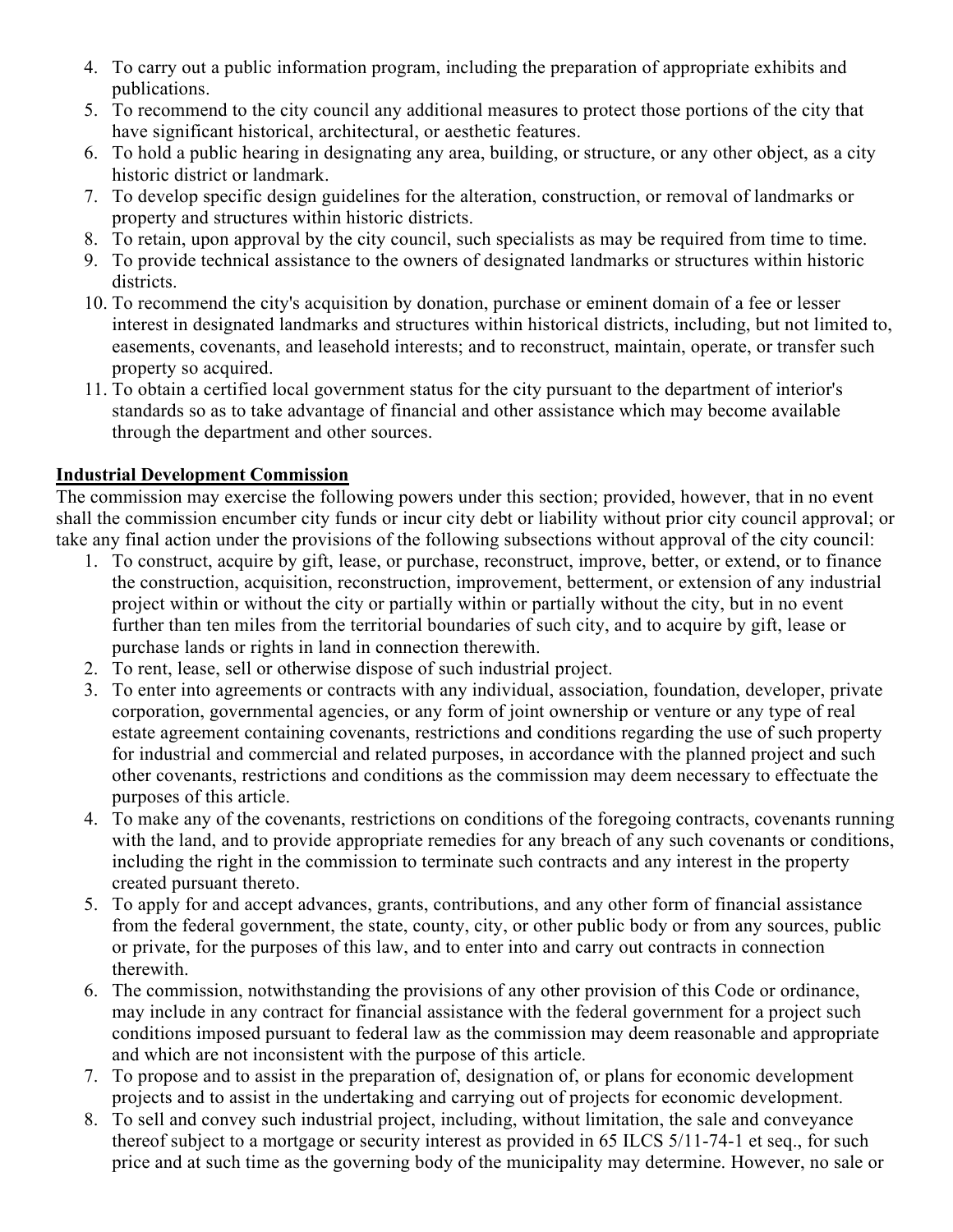conveyance of such industrial project shall ever be made in such manner as to impair the rights or interests of the holder or holders of any bonds issued for the construction, purchase, improvement, or extension of any such industrial project.

- 9. To do all acts and things necessary or convenient for the promotion of its businesses and the general welfare of the commission; to carry out the powers granted to it by this section or any other provision of this Code or ordinance.
- 10. In subsections (1)— (9) of this section, the departments and instrumentalities of the city are directed to cooperate with the commission consistent with their responsibilities under law, the general public interest, and the purposes of this article.

#### **Ottawa is Blooming Committee**

Ottawa is Blooming Committee is charged with overseeing and implementing efforts to enter the American in Bloom competition.

American in Bloom promotes nationwide beautification through education and community involvement by encouraging the use of flowers, plants, trees, and other environmental and lifestyle enhancements. We envision communities across the country as welcoming and vibrant places to live, work, and play – benefiting from colorful plants and trees; enjoying clean environments; celebrating heritage; and planting pride through volunteerism.

#### **Ottawa Visitor Center**

The Visitor Center Board operates a Visitor Center to serve the traveling public with information on lodging, attractions, events. And tourism amenities; to market Ottawa in partnership with the regional tourism bureau, Illinois Bureau of Tourism, and other organizations with emphasis on generating overnight stays; to assist the development of hospitality training and the delivery of professional tourism services by the business community; to increase the level of public understanding that tourism is an important industry to Ottawa and helps building the economy and quality of life.

#### **Plan Commission**

In order that adequate provisions, be made for the preparation and change from time to time of a comprehensive city plan for the guidance, direction and control of the growth and development of the city, a plan commission, which shall be a department of the city government, is created under authority of the Illinois Municipal Code, 65 ILCS 5/1-1-1 et seq.

The plan commission shall have the following powers and duties:

- 1. To prepare and recommend to the council a comprehensive plan of public improvements, looking to the present and future developments and growth of the city. Such a plan, after its adoption by the council, shall be known as the official plan of the city. Such plan shall include reasonable requirements in reference to streets and alleys, and public grounds within the corporate limits and in contiguous territory outside of and distant not more than one and one-half miles from such limits, and not included in any municipality, such requirements to be effective whenever such lands shall be subdivided after the adoption of such plan.
- 2. To prepare and recommend to the council, from time to time, such changes in the plan or any part thereof as may be deemed necessary by the council or plan commission.
- 3. To prepare and recommend to the council, from time to time, plans and/or recommendations for specific improvements in pursuance to such official plan.
- 4. To give aid to officials of the city charged with the direction of projects for improvements embraced within the official plan, to further the making of such improvements, and generally to promote the realization of the official plan.
- 5. To prepare and recommend to the corporate authorities schemes for regulating or forbidding structures or activities which may hinder access to solar energy necessary for the proper functioning of solar